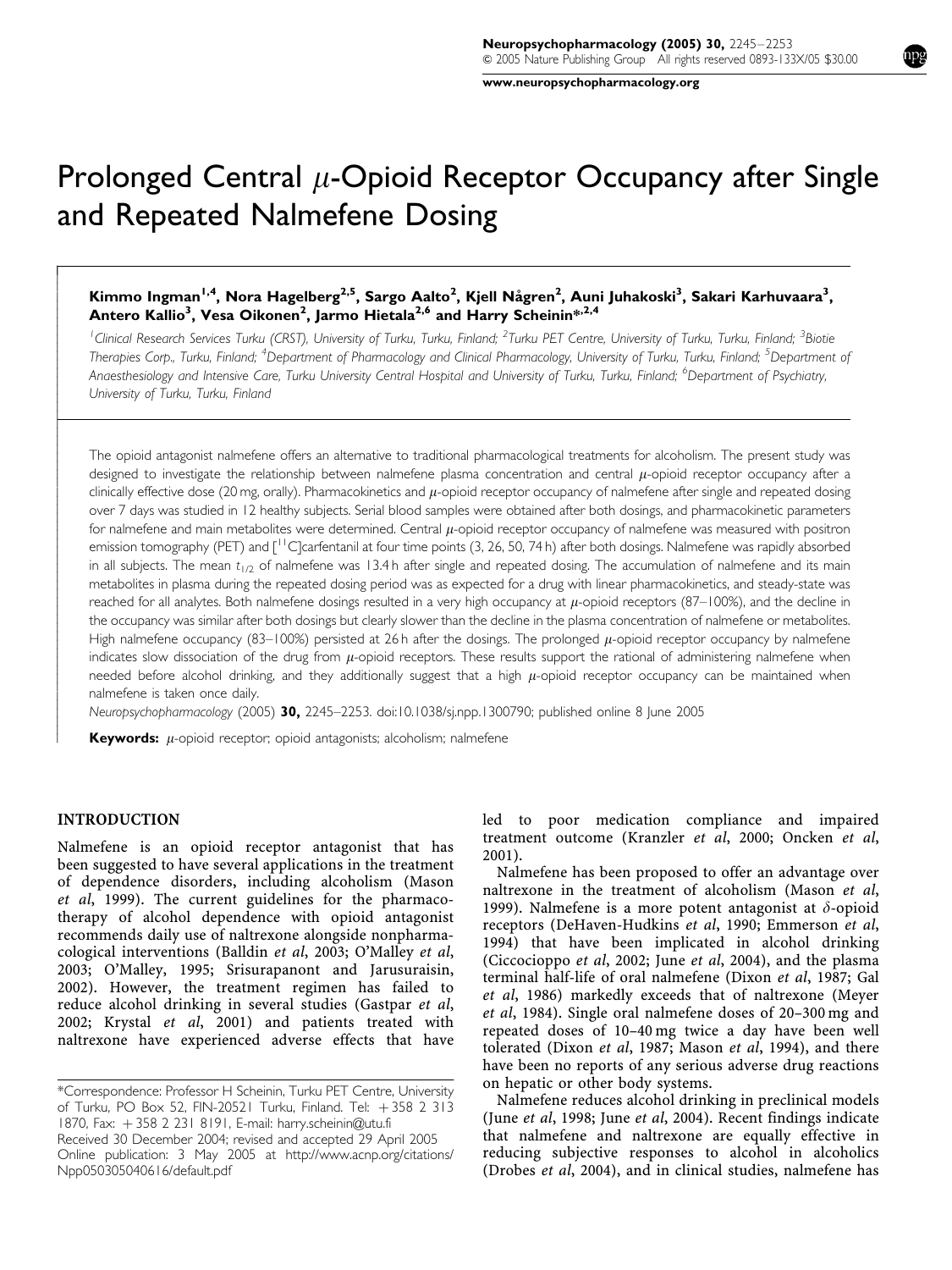been associated with significant decreases vs placebo in reducing relapse to heavy drinking (Mason et al, 1994; Mason et al, 1999). Nevertheless, in a recent multicenter trial in which nalmefene was used in combination with Motivational Enhancement Therapy, there was no statistically significant difference vs placebo in the reduction of heavy drinking (Anton et al, 2004). A more extensive clinical program is currently ongoing in which the safety and efficacy of targeted nalmefene in reducing heavy alcohol drinking is assessed.

The present study was undertaken to determine and compare the pharmacokinetic characteristics of a clinically relevant nalmefene dose (20 mg) after single and 7-day repeated oral dosing. Positron emission tomography (PET) imaging studies with  $[$ <sup>11</sup>C]carfentanil were performed at several time points (3–74 h) after both dosings to estimate the time course of central  $\mu$ -opioid receptor occupancy by nalmefene.

#### MATERIALS AND METHODS

## Subjects

2246

A total of 12 healthy male subjects (mean age  $=$  23.3 years, range: 18–29 years) were enrolled for the study. Each subject was given a complete description of the study before written informed consent was obtained. All subjects were in good health as determined by medical history, laboratory tests, and physical examination. No history of substance abuse was allowed, and only subjects who were not on any regular medication were considered eligible for the study. The study protocol was approved by the Ethical Committee of Hospital District of Varsinais-Suomi, and the study was performed in accordance with the Declaration of Helsinki (World Medical Association Declaration of Helsinki, 2000) and guidelines for Good Clinical Practice (Committee for Proprietary Medicinal Products and International Conference on Harmonisation, 1995).

# Study Outline

The study design was open-label, and nonrandomized with two periods. Single nalmefene HCl (20 mg, orally) administration was studied first, followed by repeated dosing (20 mg orally, once daily over 7 days) after a drug-free wash-out period of at least 1 week, and no more than 1 month. Tablets were always taken at the same time in the morning, and subjects fasted for at least 4 h before and 2 h after tablet ingestion. Blood samples for pharmacokinetic analyses were collected immediately before the single dose and the last dose of repeated dosing (day 7), and at 0.25, 0.5, 1, 2, 3, 4, 6, 8, 10, 12, 16, 24, 48, and 72 h after the doses. In addition, trough samples were collected on days 1–6 during the repeated dosing period. Eight subjects participated in PET studies, and they were scanned before nalmefene administration in order to obtain quantitative baseline data of  $\mu$ -opioid receptor distribution. Thereafter, the subjects were assigned for PET imaging at 3, 26, 50, or 74 h after single nalmefene administration so that two subjects were scanned at each time point. Similar arrangements, with the same two subjects scanned at each time point, were made after the last dose of repeated dosing (day 7), except for only

one scanning that was performed at 50 h due to a technical problem. Twelve lead ECG was obtained at screening, and before and at 3 h after nalmefene intake on the single dose day and the last treatment day (day 7) of repeated dosing. Safety and tolerability monitoring was performed throughout the study.

## Pharmacokinetic Assessments

Blood samples were collected through an indwelling plastic cannula, inserted into a superficial upper arm vein, into tubes containing anticoagulant Li-heparin. They were drawn at given time points, centrifuged, and plasma was separated within 1 h of sampling. The plasma specimens were frozen at  $-20^{\circ}$ C or colder until analyzed. Nalmefene, nornalmefene, and the internal standard (naltrexone) were extracted from plasma with ethyl acetate. The organic layer was transferred to clean tubes and evaporated to dryness. The residue was reconstituted in mobile phase and aliquots were injected into a high-pressure liquid chromatography– mass spectrometry (1100 LC-MS-system, Agilent Technologies Waldbronn, Germany) system. Two analyses were made of each study sample: determination of intact (nonconjugated) nalmefene and nornalmefene, and determination of total concentration of the analytes. A set of plasma standards containing 0.25–40 ng/ml of nalmefene and nornalmefene in drug-free plasma was used to construct a calibration curve for each batch of plasma samples. Four quality control samples containing 0.40, 1.60, 8.00, and 24.0 ng/ml of nalmefene and nornalmefene were analyzed in duplicate in each batch of study samples. The interbatch precision (CV%) for nalmefene was from 4.3 to 7.3% and for nornalmefene from 4.3 to 10.8% ( $n = 12$ ). The determination of total concentration of the analytes in study samples required enzymatic hydrolyzes of the glucuronide conjugates ( $\beta$ -Glucuronidase, Sigma G1512), and total concentration was analyzed with calibration range from 1.25 to 200 ng/ml. Two spiked and two pooled control samples were analyzed in duplicate in each sample batch. The spiked control samples (8.0 and 80 ng/ml) were made by spiking drug-free plasma with nalmefene and nornalmefene solutions to contain known concentrations of the analytes. The pooled controls were made by pooling plasma of previously analyzed study samples. Concentrations of nalmefene in plasma pools were 28.1 and 104 ng/ml and concentrations of nornalmefene 5.65 and 13.8 ng/ml, respectively. The spiked plasma controls indicated stability of intact analytes under analytical conditions, including the hydrolysis. The pooled control samples demonstrated especially the repeatability of the enzymatic hydrolyzes. The interbatch precision (CV%) was from 2.8 to 6.8% for nalmefene and from 4.7 to 10.3% for nornalmefene. After the total concentrations and concentrations of intact compounds were analyzed, the concentrations of the respective glucuronidated compounds were calculated by subtraction.

Pharmacokinetic variables of nalmefene, nornalmefene, nalmefene glucuronide, and nornalmefene glucuronide were determined from the concentration–time data by the PCNONLIN software (Version 4.2; Pharsight Corporation, Mountain View, CA, USA) using noncompartmental methods. Peak concentration  $(C_{\text{max}})$ , taken as the maximum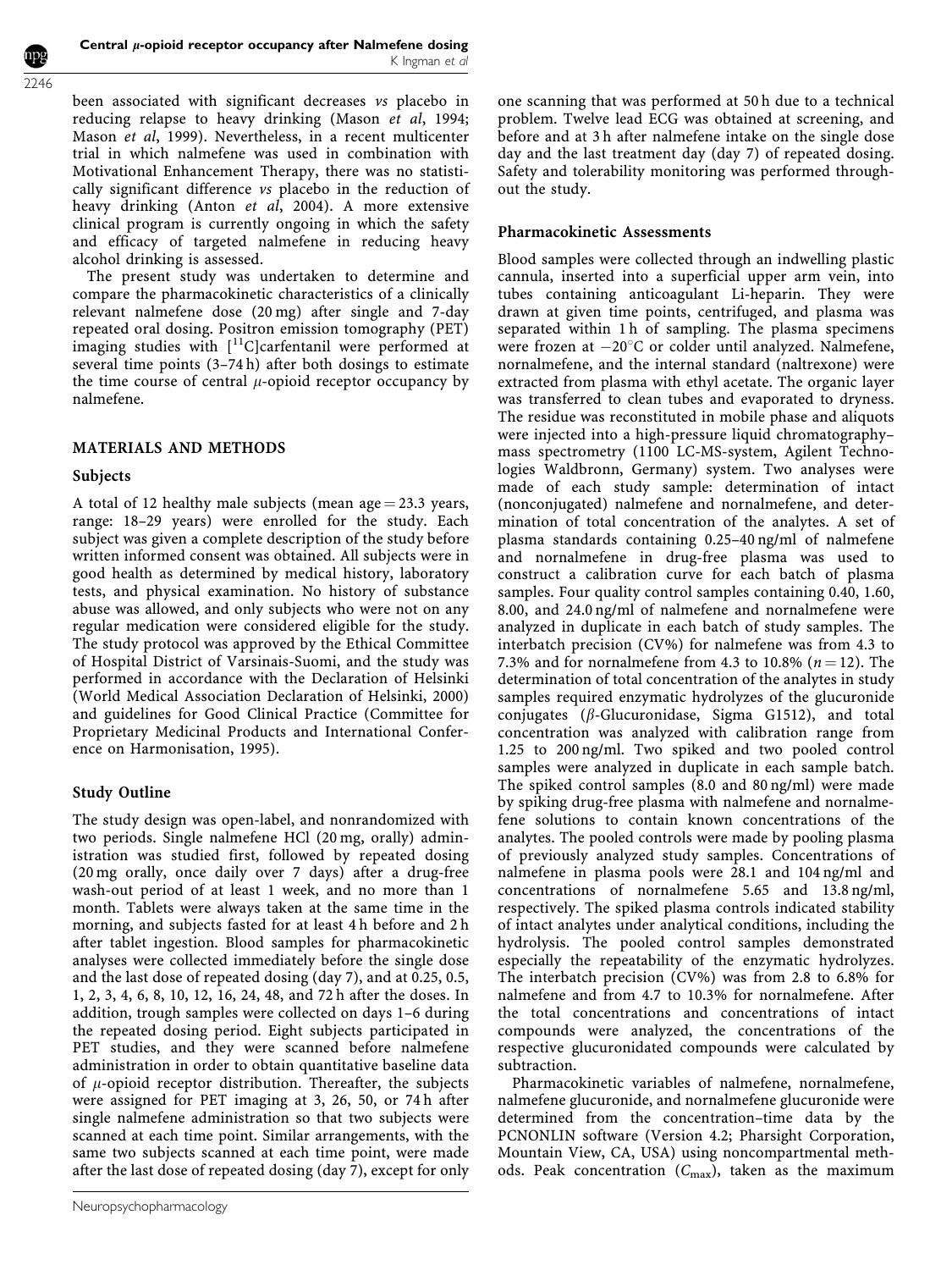observed concentration in plasma, and time to peak concentration  $(t_{\text{max}})$  were observed. After a single dose of nalmefene, area under the plasma concentration–time curve from time zero to infinity  $(AUC_{\infty})$  was calculated by the trapezoidal rule to the last observed concentration with extrapolation to infinity by dividing the last observed concentration by the elimination rate constant. After the last dose of repeated dosing (day 7), area under the plasma concentration–time curve from time zero to 24 h (i.e. AUC of the dosing interval  $(AUC_{\tau})$ ) was calculated by the trapezoidal rule. Terminal half-life  $(t_{1/2})$  was calculated by ln 2/elimination rate constant, which was determined by unweighted linear least-squares regression analysis from the linear segment of the log-transformed concentration–time data. The effect of minor deviations from the planned blood sampling times in the pharmacokinetic analysis was cancelled out by using actual sampling times in calculations.

#### PET Assessments

[ 11C]Carfentanil was obtained from a reaction of high specific radioactivity [<sup>11</sup>C]methyl triflate, prepared from [<sup>11</sup>C]methane, and desmethyl carfentanil (ABX advanced biochemical compounds, Radeberg, Germany). After purification of the reaction product by HPLC, the purified fraction was evaporated, and the product was formulated in a sterile solution and filtered through a sterile filter into a sterile vial. PET studies were performed at Turku PET Centre using a GE Advance scanner (General Electrics Medical Systems, Milwaukee, WI, USA). An intravenous bolus of approximately 250 MBq (mean mass  $= 0.77 \,\mu$ g) of [<sup>11</sup>C]carfentanil was manually administered in each subject, followed by a 69 min dynamic 3D (septa retracted) tissue activity image acquisition (consisting of three 1 min, four 3 min, and nine 6 min frames). The scanning period of 69 min was chosen as the low residual activity of [<sup>11</sup>C]carfentanil at subsequent acquisition frames would have resulted in a low signal-to-noise ratio. This particularly applies to occupancy studies in which the tissue concentration of tracer ligand is low. A transmission scan employing two extracorporeal 68Ge rod sources was performed prior to each dynamic scan to correct for photon attenuation caused by subject's own tissues. At least  $10 \times 10^6$  counts/slice was collected. For anatomical reference, a 1.5 T MRI scan (GE Signa, General Electric Medical Systems, Milwaukee, WI, USA) of the brain was acquired from the subjects participating in PET studies. The MRIs were acquired with a fast spoiled gradient echo sequence (repetition time, 11.3 ms; echo time, 4.2 ms; flip angle,  $20^\circ$ ; matrix,  $256 \times 256$ ; one acquisition), which resulted in 124 1.2-mm-thick axial images with no interslice gaps.

In regional analysis, integrated images of each of the three dynamic PET scans were realigned, and the obtained mean PET image was coregistered with the MRI for each subject. All realignment and coregistration procedures were performed using Statistical Parametric Mapping software version 99 (SPM99, Wellcome Department of Cognitive Neurology, University College London, England) and Matlab 6.5 for Windows (Math Works, Natick, MA, USA). The regions of interest (ROIs) were manually drawn in the thalamus, caudate nucleus, and frontal cortex of the coregistered MRIs using the Imadeus software (version

Central  $\mu$ -opioid receptor occupancy after Nalmefene dosing K Ingman et al

2247

1.0, Forima, Turku, Finland) for the calculation of regional time–tissue radioactivity concentration curves. The simplified reference tissue model (Lammertsma and Hume, 1996), shown to be insensitive to changes in blood flow (Endres et al, 2003), was applied in the derivation of  $\mu$ -opioid receptor binding potential (BP; denotes  $k_3/k_4$  in this study (Slifstein and Laruelle, 2001)) values from the regional time–radioactivity concentration curves. The occipital cortex was used as the reference region (Endres et al, 2003). The reduction in the amount of  $\mu$ -opioid receptors available for  $\lceil$ <sup>11</sup>C]carfentanil binding after nalmefene administration was calculated as the decrease in the BP of [<sup>11</sup>C]carfentanil upon nalmefene treatment (BP<sup>Nalmefene</sup>) in comparison with pre-drug baseline level (BPBaseline) according to Equation 1.

$$
\text{Nalmefene occupancy } (\%){=} \bigg(1-\frac{BP^{\text{Nalmefene}}}{BP^{\text{Baseline}}}\bigg) {\times} 100 \qquad (1)
$$

To visualize the distribution of BP values and  $\mu$ -opioid receptor occupancy by nalmefene, a voxel-based image analysis of the data was performed. Parametric images for the whole brain were calculated using the Matlab 6.5 and Receptor Parametric Mapping software (Gunn et al, 1997), based on the simplified reference tissue model (Lammertsma and Hume, 1996). Realignment and spatial normalization of BP images were made using the SPM99 to enable presentation of the results in the common stereotactic space.

#### Statistical Analysis

Pharmacokinetic parameters ( $AUC_{\tau,\infty}$ ,  $C_{\text{max}}$ ) were analyzed using repeated measures analysis of variance. Natural logarithm transformation was used for these variables in order to achieve normality, if needed.  $AUC_{\tau}$  for repeated dosing was compared to the  $AUC_\infty$  of single dosing. No additional covariates were used in the statistical model. Time to peak concentration  $(t_{\text{max}})$  of each period was analyzed using a Wilcoxon signed-ranks test. Terminal halflife  $(t_{1/2})$  was analyzed using repeated measures analysis of variance or Wilcoxon signed-ranks test, depending on the distribution. The limit of statistical significance for all analyses was set at  $p < 0.05$ , and 90% confidence intervals for the ratios of geometric means (repeated dosing/single dose) were calculated. Occupancy and safety variables were analyzed by descriptive statistics. Statistical analyses were performed with the SAS for Windows version 8.2 (SAS Institute Inc., Cary, NC, USA).

# RESULTS

All the enrolled subjects completed the study protocol. No clinically significant abnormalities or changes in the ECG recordings or QTc intervals were observed. Six subjects (50%) reported at least one adverse event after singe nalmefene dose, and all 12 subjects (100%) during the repeated dosing study period. The most common adverse events were restless legs (nine subjects), fatigue (eight subjects) and dizziness (five subjects).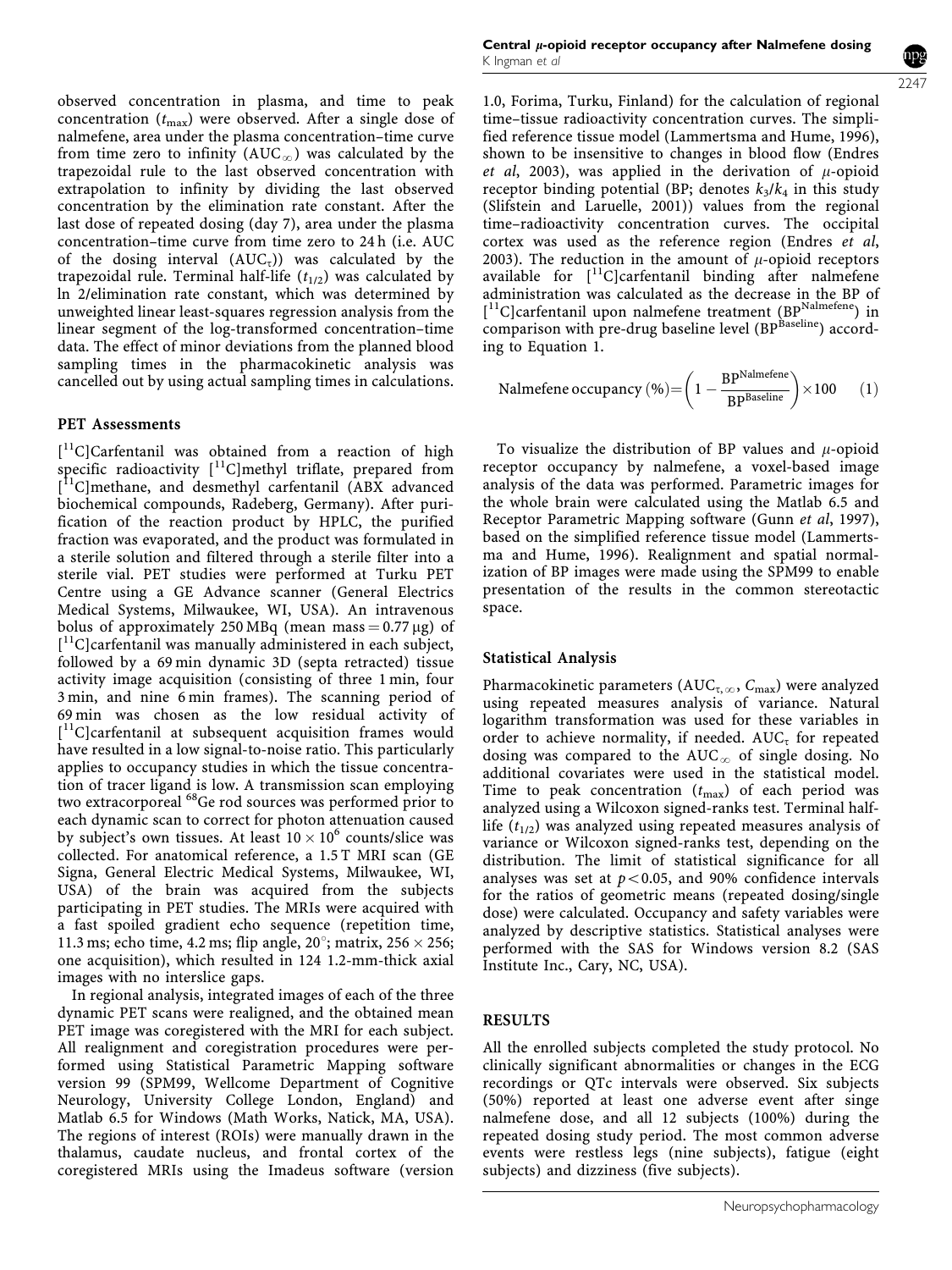#### Pharmacokinetics

Nalmefene was rapidly absorbed with median  $t_{\text{max}}$  being 0.75 h after single dose and 0.98 h following the repeated dosing period. Nalmefene  $C_{\text{max}}$  was significantly ( $p = 0.048$ )<br>higher after repeated dosing (mean = 28.51 ng/ml, repeated dosing (mean =  $28.51$  ng/ml,  $SD = 10.04$ ) compared to single dose (mean = 21.94 ng/ml,  $SD = 10.02$ ). The pharmacokinetic parameters of nalmefene are summarized in Table 1. Nalmefene plasma concentration showed quite similar exponential decline in the study periods. Individual plots of the plasma concentration–time data for intact and glucuronidated nalmefene are shown in Figure 1. During the repeated dosing period, mean trough concentrations of nalmefene rose from 2.14 ng/ml  $(SD = 0.71)$  on day 2 to 2.80 ng/ml  $(SD = 0.96)$  on day 7  $(p = 0.002)$ . Steady-state was rapidly achieved as determined by visual inspection, and there was no statistically significant difference for plasma nalmefene concentrations between days 6 and 7 ( $p = 0.416$ ). The terminal half-life of nalmefene following single and repeated dosing was 13.40 h  $(SD = 3.13)$  and 13.38 h  $(SD = 1.63)$ , respectively. There was no statistically significant difference ( $p = 0.270$ ) between AUC<sub>∞</sub> (mean = 144.8 ng/ml  $\times$  h, SD = 28.6) of single dose and  $AUC_{\tau}$  (mean = 136.5 ng/ml  $\times$  h, SD = 31.6) of repeated dosing.

The pharmacokinetic parameters of nalmefene metabolites are given in Table 1. The plasma concentrations of nornalmefene, nalmefene glucuronide, and nornalmefene

glucuronide increased rapidly after single and repeated dosing. Visual inspection of the trough concentration data revealed that steady-state was attained for all the metabolites. Maximum concentration of each nalmefene metabolite was significantly higher after repeated dosing than after single dose. Owing to the relatively low levels of analyte and small number of time points during the elimination phase,  $t_{1/2}$  estimates for nornalmefene were highly inaccurate, and only values for repeated dosing are presented in Table 1.

# PET Imaging

Very high  $\mu$ -opioid receptor occupancy by nalmefene was detected 3h after treatments, at which time point the occupancy was 100.0% after single dose and 87.2–100.0% after repeated dosing. Individual [<sup>11</sup>C]carfentanil BP values and the derived nalmefene occupancy values in the selected brain areas at each time point are presented in Table 2 and Table 3, respectively. Receptor occupancies declined in a rather similar rate in the selected three brain regions. At 74 h post nalmefene administration, occupancies were 12.1–31.6% after single dose and 13.0–45.8% after repeated treatment. Figure 2 shows individual  $\mu$ -opioid receptor occupancy–time plots of nalmefene in the thalamus, and the time courses of average nalmefene plasma concentration after the dosings. An average  $[$ <sup>11</sup>C]carfentanil BP image of two subjects at baseline and at 50 h after single nalmefene

Table I Summary of Pharmacokinetic Parameters for Nalmefene and Main Metabolites after Single and 7-Day Repeated Oral Dosing of Nalmefene HCl (20 mg) in 12 Subjects

|                          | Parameter (unit)                                       | Single dose                 | <b>Repeated dosing</b> | 90% Cl <sup>a</sup>         | p-value                     |
|--------------------------|--------------------------------------------------------|-----------------------------|------------------------|-----------------------------|-----------------------------|
| Nalmefene                | $C_{\text{max}}$ (ng/ml)                               | 21.9(10.0)                  | 28.5 (10.0)            | $ . -1.7$                   | 0.048                       |
|                          | $t_{\text{max}}$ (h) <sup>b</sup>                      | $0.8$ $(0.5-3.0)$           | $1.0(0.5-2.0)$         | Not calculated              | 1.000                       |
|                          | $t_{1/2}$ (h)                                          | 13.4(3.1)                   | 13.4(1.6)              | $0.9 - 1.1$                 | 0.783                       |
|                          | AUC $(ng/ml \times h)^c$                               | 144.8(28.6)                 | 136.5(31.6)            | $0.8 - 1.0$                 | 0.270                       |
| Nornalmefene             | $C_{\text{max}}$ (ng/ml)                               | 2.6(1.0)                    | 3.5(0.9)               | $1.3 - 1.7$                 | < 0.001                     |
|                          | $t_{\text{max}}$ (h) <sup>b</sup>                      | $0.5(0.5-2.0)$              | $0.7(0.5-2.0)$         | Not calculated              | 0.875                       |
|                          | $t_{1/2}$ (h)                                          | Not applicable <sup>d</sup> | 31.6(9.9)              | Not applicable <sup>d</sup> | Not applicable <sup>d</sup> |
|                          | AUC $(ng/ml \times h)^c$                               | Not applicable <sup>d</sup> | 26.5(5.5)              | Not applicable <sup>d</sup> | Not applicable <sup>d</sup> |
| Nalmefene glucuronide    | $C_{\text{max}}$ (ng/ml) <sup>e</sup>                  | 155.3(58.0)                 | 186.1(62.0)            | $ . - .4$                   | 0.031                       |
|                          | $t_{\text{max}}$ (h) <sup>b</sup>                      | $1.0(0.5-2.0)$              | $1.0(0.5-2.0)$         | Not calculated              | 0.375                       |
|                          | $t_{1/2}$ (h)                                          | 11.8(2.1)                   | 12.4(1.4)              | $1.0 - 1.2$                 | 0.316                       |
|                          | AUC $(ng/ml \times h)^c$                               | 996.9 (327.1)               | 927.3 (234.9)          | $0.9 - 1.0$                 | 0.219                       |
| Nornalmefene glucuronide | $C_{\text{max}}$ (ng/ml) <sup>e</sup>                  | 12.1(2.7)                   | 17.5(4.2)              | $1.3 - 1.6$                 | < 0.001                     |
|                          | $t_{\mathsf{max}}\left(\mathsf{h}\right)^{\mathsf{b}}$ | $3.0(2.0-3.0)$              | $2.0(2.0-3.0)$         | Not calculated              | 0.313                       |
|                          | $t_{1/2}$ (h)                                          | 15.5(5.4)                   | 17.7(2.5)              | $1.0 - 1.5$                 | 0.139                       |
|                          | AUC $(ng/ml \times h)^c$                               | 179.5 (53.7)                | 195.9 (50.8)           | $1.0 - 1.2$                 | 0.222                       |

The table shows mean values $\pm$ SD except for as noted below

<sup>a</sup>Ratio of geometric means: repeated dosing/single dose.

 $t_{1/2}$  after single dose highly inaccurate and therefore not given.

<sup>e</sup>Concentrations are expressed as ng/ml of nalmefene and nornalmefene, respectively.

<sup>&</sup>lt;sup>b</sup>Median (range).

 ${}^{\text{c}}$ AUC<sub>∞</sub> for single dose, AUC<sub>t</sub> for repeated dosing.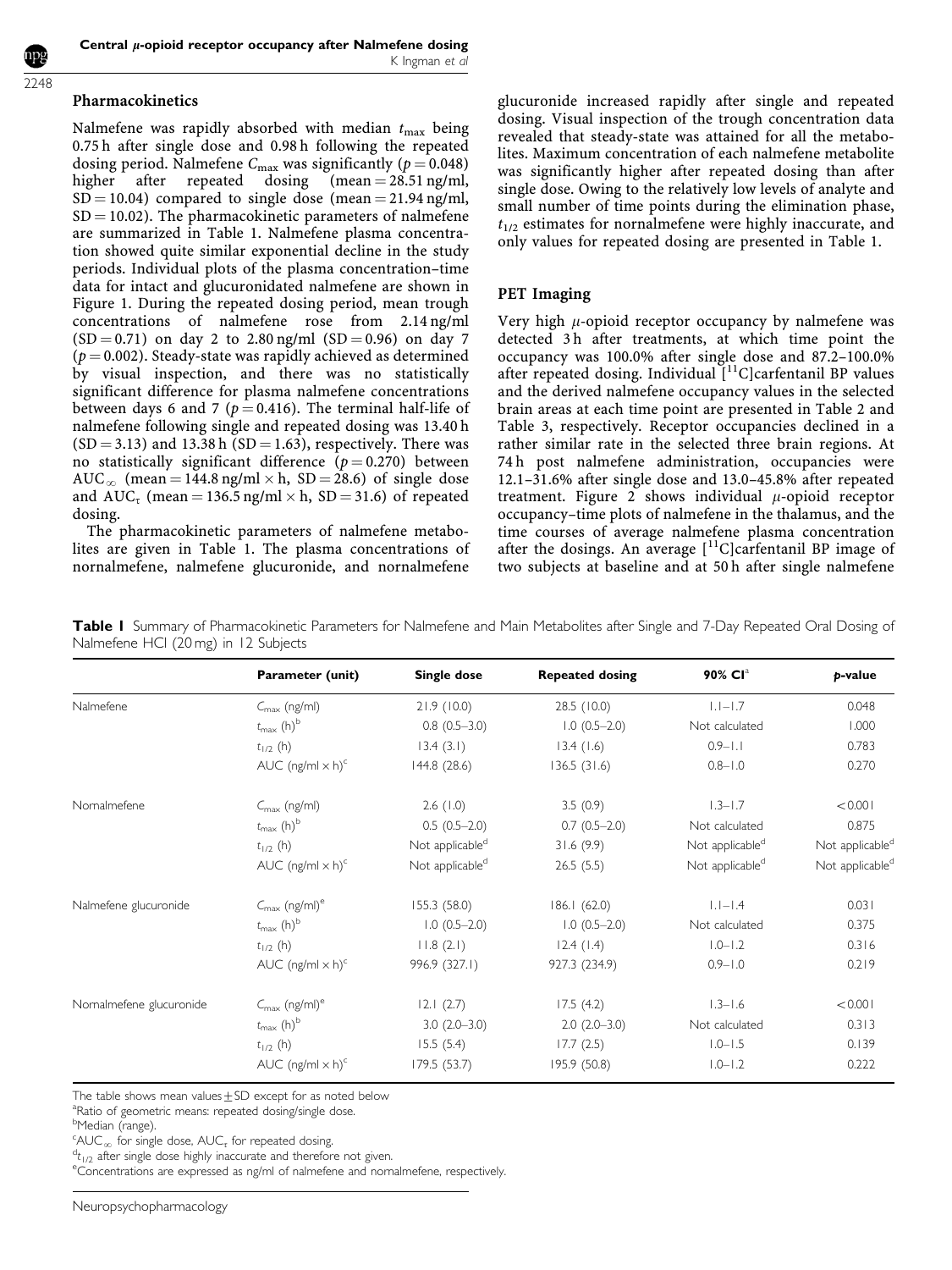Central  $\mu$ -opioid receptor occupancy after Nalmefene dosing K Ingman et al



Figure I Individual plasma concentration–time data plots of intact (nonconjugated) and glucuronidated nalmefene following single and repeated oral nalmefene HCl (20 mg) administration in 12 subjects.

|  |  |  |  |  |  |  |  | Table 2 Individual Binding Potential Values of [ <sup>11</sup> C]carfentanil at Selected Time Points (h) After Single and Repeated Nalmefene Dosing |  |
|--|--|--|--|--|--|--|--|-----------------------------------------------------------------------------------------------------------------------------------------------------|--|
|--|--|--|--|--|--|--|--|-----------------------------------------------------------------------------------------------------------------------------------------------------|--|

| <b>Time</b> | <b>Thalamus</b> |                        | Caudate nucleus |                        | <b>Frontal cortex</b> |                        |
|-------------|-----------------|------------------------|-----------------|------------------------|-----------------------|------------------------|
|             | Single dose     | <b>Repeated dosing</b> | Single dose     | <b>Repeated dosing</b> | Single dose           | <b>Repeated dosing</b> |
| <b>BL</b>   | 2.28. 2.57      | 2.28. 2.57             | 1.43. 1.55      | 1.43. 1.55             | 0.80, 0.94            | 0.80, 0.94             |
| 3           | 0.00, 0.00      | 0.00, 0.33             | 0.00, 0.00      | 0.00, 0.00             | 0.00, 0.00            | 0.00, 0.00             |
| <b>BL</b>   | 2.72. 2.66      | 2.72. 2.66             | 1.22, 1.47      | 1.22.1.47              | 0.98, 0.87            | 0.98, 0.87             |
| 26          | 0.36, 0.46      | 0.32, 0.37             | 0.00, 0.24      | 0.00.017               | 0.04.0.13             | 0.00, 0.10             |
| <b>BL</b>   | 2.72. 2.19      | 2.19                   | 2.01.1.54       | 1.54                   | 1.00.0.90             | 0.90                   |
| 50          | 0.97. 1.13      | 0.97                   | 0.62.0.78       | 0.55                   | 0.28.0.43             | 0.34                   |
| <b>BL</b>   | 2.14.2.23       | 2.14.2.23              | 1.33. 1.34      | 1.33. 1.34             | 0.83, 0.66            | 0.83.0.66              |
| 74          | 1.49. 1.92      | .27.1.94               | 0.91.1.04       | 0.74, 0.93             | 0.57, 0.58            | 0.45, 0.52             |

 $N = 2$  at each time point except for  $n = 1$  at 50 h after repeated treatment. Corresponding individual baseline (BL) binding potential value is given on the line above each value.

Table 3 Individual Values of Nalmefene Occupancy  $\%$  at  $\mu$ -Opioid Receptors at Selected Time Points (h) after Single and Repeated Dosing

| Time | <b>Thalamus</b> |                        | Caudate nucleus |                        | <b>Frontal cortex</b> |                        |
|------|-----------------|------------------------|-----------------|------------------------|-----------------------|------------------------|
|      | Single dose     | <b>Repeated dosing</b> | Single dose     | <b>Repeated dosing</b> | Single dose           | <b>Repeated dosing</b> |
| 3    | 100.0, 100.0    | 87.2. 100.0            | 100.0, 100.0    | 100.0, 100.0           | 100.0, 100.0          | 100.0, 100.0           |
| 26   | 82.7.86.8       | 86.1, 88.2             | 83.7.100.0      | 88.4. 100.0            | 85.1.95.9             | 88.5, 100.0            |
| 50   | 48.4, 64.3      | 55.7                   | 49.4, 69.2      | 64.3                   | 52.2, 72.0            | 62.2                   |
| 74   | 3.9.30.4        | 13.0.40.7              | 22.4, 31.6      | 30.6.44.4              | 12.1.31.3             | 21.2, 45.8             |

 $N = 2$  at each time point except for  $n = 1$  at 50 h after repeated treatment.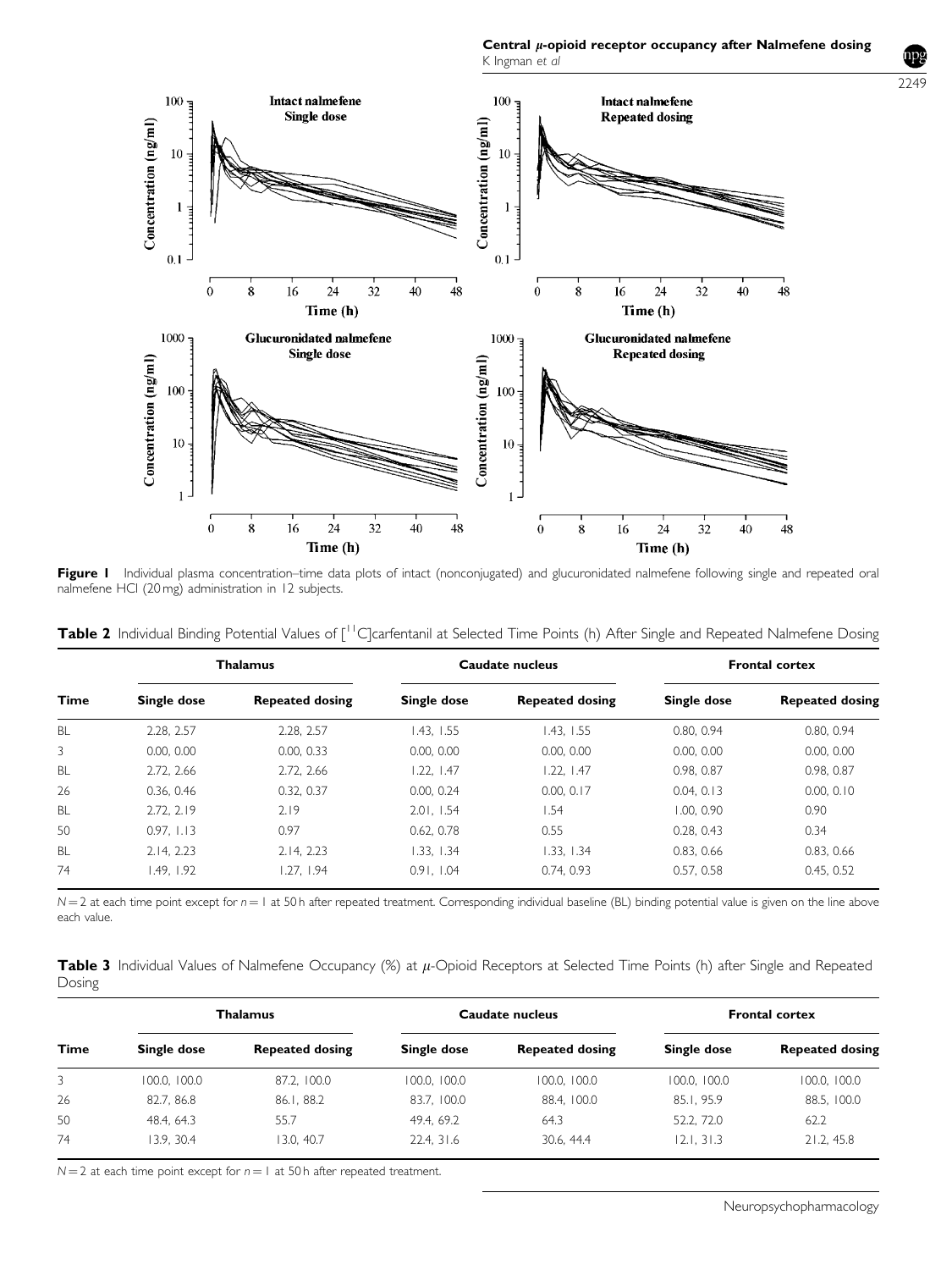2250



Figure 2 Individual thalamic  $\mu$ -opioid receptor occupancy values at four time points and time courses of average nalmefene plasma concentration $\pm$ SD (n = 12) after single (above) and repeated dosing (below).



**Figure 3** Spatially normalized average  $\int_0^{11}$ C carfentanil BP images of two individuals at the level of thalamus before (upper left) and 50 h after (upper right) administration of a single dose of 20 mg nalmefene HCl. The corresponding  $\mu$ -opioid receptor occupancy map is depicted below.

administration, and a corresponding occupancy image is illustrated in Figure 3.

#### DISCUSSION

The present results suggest slow dissociation of nalmefene from  $\mu$ -opioid receptors in vivo in man and are in line with the findings that nalmefene exhibits sustained clinical antagonistic action of opioid effects in the brain (Gal et al, 1986). The slow dissociation rate and high occupancy level at  $\mu$ -opioid receptors render nalmefene a useful drug in the reversal of opioid effects in various clinical settings (Kim et al, 1997; Mason et al, 1999).

Consistent with the findings of a previous study (Dixon et al, 1987), oral nalmefene was rapidly absorbed, and its elimination half-life was 13.4 h after single and repeated dosing. Following the administration of nalmefene once per day over seven consecutive days, steady-state was attained by the third treatment day, and the data indicate linear pharmacokinetics. Pharmacokinetics of three nalmefene metabolites were determined. The highest concentration was detected for nalmefene glucuronide 1 h after the last dose of repeated nalmefene treatment; the peak concentration was  $6.5$  times higher than the  $C_{\text{max}}$  of the parent compound. Apparent steady-state was reached for all the metabolites. The ability of the nalmefene metabolites to permeate the blood–brain barrier and enter brain tissue has not been studied, but receptor binding studies with  $\mu$ opioid receptors in guinea pig brain membranes have shown 1110- and 26-fold greater affinity for nalmefene than for nalmefene glucuronide or nornalmefene, respectively (Biotie Therapies Corp., data on file). The role of nalmefene metabolites in occupying  $\mu$ -opioid receptors after given nalmefene dosings can therefore be considered insignificant.

Both single and repeated nalmefene dosing led to a very high occupancy of  $\mu$ -opioid receptors in all brain areas examined; the thalamus, caudate nucleus, and frontal cortex. These brain areas have been shown to possess sufficient specific  $\int_1^{11}C \vert \text{carfentanil binding for occupancy}$ measurements (Endres et al, 2003), and they represent different  $\mu$ -opioid receptor densities in the brain (Dhawan et al, 1996). Depending on the brain area and dosing regimen,  $\mu$ -opioid receptor occupancy varied between 87.2 and 100.0% 3 h after dosing, at which time point nalmefene plasma concentration was already descending. The subsequent decline in the  $\mu$ -opioid receptor occupancy was similar after single and repeated nalmefene dosing, but clearly slower than the decline in the nalmefene plasma concentration. At 50 h after single or repeated nalmefene administration, occupancy was still 48.4–72.0%, while nalmefene plasma concentration was negligible. Thereafter, nalmefene occupancy at  $\mu$ -opioid receptors declined at a faster rate, but a significant  $\mu$ -opioid receptor occupancy (up to 45.8%) persisted at 74 h after the dosings. At 74 h after the nalmefene dosings, nalmefene plasma concentration was below the quantification limit. The most plausible explanation for the observed divergence of nalmefene plasma and brain clearance is a slow dissociation rate of nalmefene from  $\mu$ -opioid receptors that is in line with the high  $\mu$ -opioid receptor affinity of nalmefene (K<sub>i</sub> = 0.13 nM)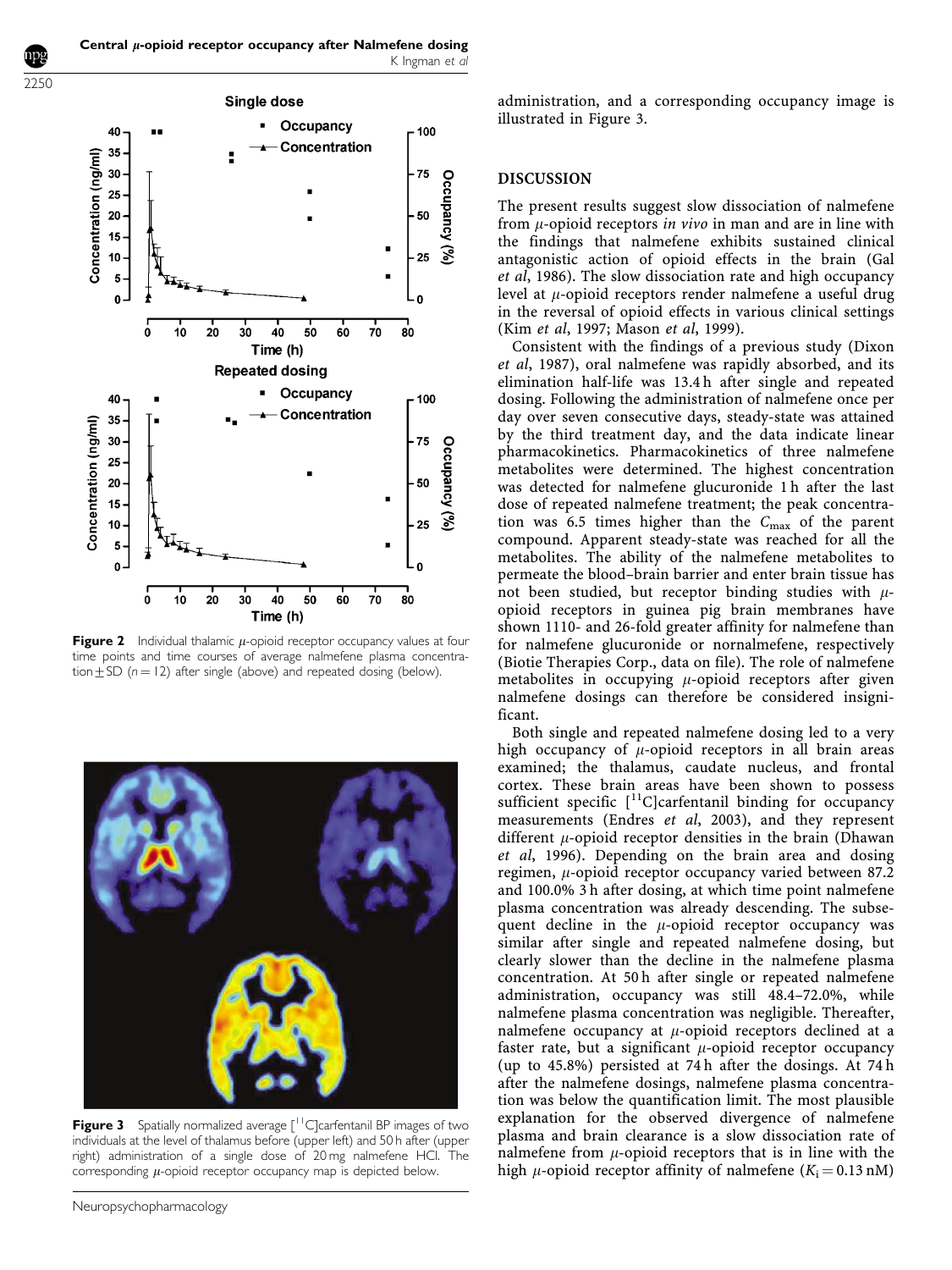(Emmerson et al, 1994). Comparable relation between high receptor affinity and slow dissociation rate from receptor has been shown with antipsychotic drugs and striatal dopamine  $D_2$  receptors (Kapur and Seeman, 2000; Seeman and Tallerico, 1999).

The prolonged  $\mu$ -opioid receptor occupancy by nalmefene is shown here regionally in the brain, after single and repeated dosing, using the 3D PET methodology. The regional analysis revealed a quite similar rate of reduction in nalmefene occupancy in the brain areas examined, including the caudate nucleus and frontal cortex, which have been implicated with alcohol drinking (Herz, 1997; Koob, 1992). These findings support and essentially extend the earlier ones that showed the prolonged  $\mu$ -opioid receptor occupancy of a single intravenous nalmefene bolus (1 mg) applying a simple dual-detector positron emission radiation detector system and  $[{}^{11}C]$ carfentanil (Kim et al, 1997); nalmefene had a clearance half-time of  $28.7 + 5.9$  h from central  $\mu$ -opioid receptors (Kim *et al*, 1997), and the nalmefene plasma elimination half-life was  $8.30 + 0.34$  h (Kim et al, 1997). These results cannot be directly compared with the present data since different nalmefene doses, administration routes, and calculation methods were used. Additionally, for the present study, nalmefene brain clearance half-time was not calculated because only one or two occupancy values were acquired at each time point, and only four time points were measured. The low number of study subjects at each time point precluding proper inferential statistics of the true nalmefene-related occupancy constitutes a limitation of the present study. However, visual inspection (Figure 2) suggests brain clearance half-time of approximately 28 h after both single and repeated nalmefene administration, which is in line with the previous results (Kim et al, 1997).

According to the present PET data, the minimum duration of wash-out period (1 week) between the treatment periods can be considered sufficient to ensure almost complete elimination of nalmefene from the brain before the initiation of the second study period. Conversely, the maximum duration of the wash-out period (1 month) was defined so as to minimize the possibility of genuine changes caused by time (eg seasonal variability).

In the present study, nalmefene occupancies were derived from the detected BPs of  $[^{11}C]$ carfentanil, which were defined as  $k_3/k_4$  (Slifstein and Laruelle, 2001) using the simplified reference tissue model (Lammertsma and Hume, 1996), and the occipital cortex was used as the reference tissue. Such reference tissue modelling has been shown to produce BP estimates in reasonable agreement with those yielded by the more accurate compartmental modelling with a blood input function (Endres et al, 2003). However, nonspecific binding causes negative bias in BP values, which is independent on the occupancy level, and was thus cancelled out in the occupancy measure.

The indirect quantification of nalmefene binding at  $\mu$ opioid receptors in this study is based on an assumption that  $\lceil$ <sup>11</sup>C]carfentanil competes with nalmefene for binding at the receptors (Hietala, 1999). In addition to  $\mu$ -opioid receptors, nalmefene has also substantial affinity for  $\delta$ - and  $\kappa$ -opioid receptors (Culpepper-Morgan et al, 1995; Emmerson et al, 1994), but  $\int_0^1 C \cdot \text{C}$ carfentanil is a highly  $\mu$ -opioid receptor-selective agonist tracer  $(K_i = 0.024 \text{ nM})$  (Stahl et al,

1977; Subramanian et al, 2000). Hence, the binding competition at  $\mu$ -opioid receptors by these ligands might to some extent reflect the clinical situation, in which nalmefene competes with endogenous opioid peptides. It is, however, not known to what extent  $\mu$ -opioid receptors should be occupied by an antagonist to block the pharmacological effects of endogenous opioid peptides, but a potent synthetic  $\mu$ -opioid receptor agonist methadone has been suggested to be clinically effective in doses that result in a low  $(<10\%)$   $\mu$ -opioid receptor occupancy (Melichar *et al*, 2004). Thus, a very high ( $>90\%$ )  $\mu$ -opioid receptor occupancy might be a prerequisite for the successful treatment of alcoholic patients with an opioid antagonist.

Altered activity of  $\mu$ -opioid receptor-mediated neurotransmission has been suggested to be an essential neurobiological mechanism in the reinforcement of alcohol drinking and development of alcoholism (Cowen and Lawrence, 1999; Gianoulakis, 2004; Herz, 1997; Koob, 1992; Oswald and Wand, 2004). Further support for the importance of endogenous opioid system in alcoholism is given by a recent  $\int_1^{11}$ C]carfentanil PET study showing a negative correlation between  $\mu$ -opioid receptor binding and alcohol craving in the brain of recently abstinent alcoholics (Bencherif et al, 2004). These results, together with earlier findings (Sinclair, 1990; Volpicelli et al, 1995), suggest that opioid antagonists reduce alcohol consumption by antagonizing opioid activation-mediated alcohol reinforcement. Patients in early withdrawal have, however, been shown vulnerable to naltrexone-precipitated adverse effects (O'Malley et al, 2000), and it has been hypothesized that regularly used opioid antagonists might even increase craving in early alcohol withdrawal and abstinence (Bencherif et al, 2004). Consequently, the most feasible way of treatment might be to treat alcoholics with nalmefene only when needed before alcohol drinking.

The plasma pharmacokinetics of nalmefene together with the  $\mu$ -opioid receptor occupancy–time data obtained in this study confirm that a persistent  $\mu$ -opioid receptor blockade can be induced by a single nalmefene tablet and support the rational of administering nalmefene when needed before alcohol drinking. On the other hand, the present results suggest that when the drug is taken daily, a high  $\mu$ -opioid receptor occupancy can be maintained even at plasma trough concentrations.

#### ACKNOWLEDGEMENTS

Dr Juhakoski, Dr Kallio, and Dr Karhuvaara were employees of Biotie Therapies Corp. at the time of present study. Dr Scheinin holds a patent on the use of nalmefene in the treatment of alcoholism. None of the other authors has any financial or personal relationships with the study sponsor. The original study was sponsored by Biotie Therapies Corp., Turku, Finland. Dr Kimmo Ingman received a scholarship from the Finnish Foundation for Alcohol Studies.

#### REFERENCES

Anton RF, Pettinati H, Zweben A, Kranzler HR, Johnson B, Bohn MJ et al (2004). A multi-site dose ranging study of nalmefene in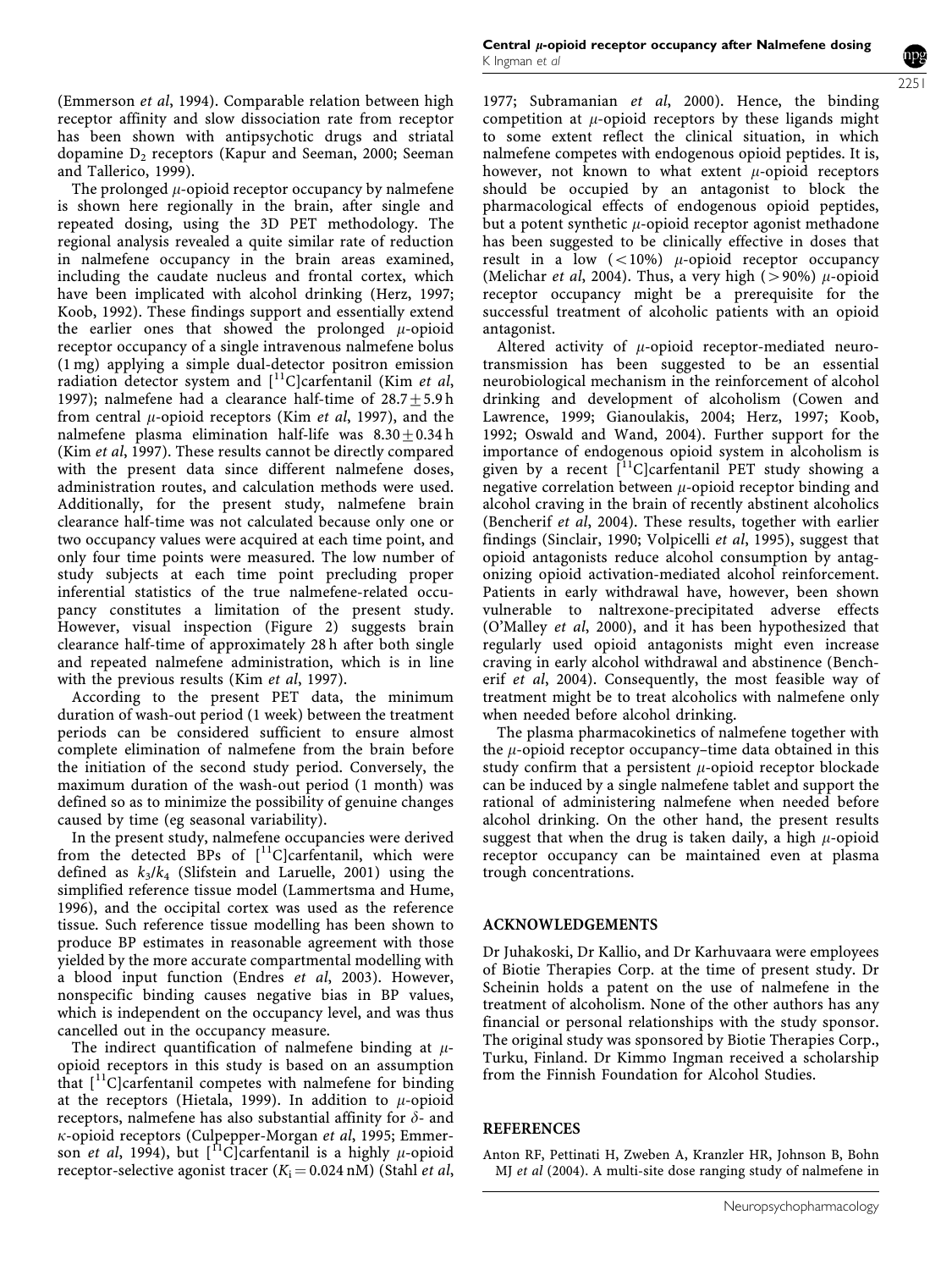2252

the treatment of alcohol dependence. *J Clin Psychopharmacol* 24: 421–428.

- Balldin J, Berglund M, Borg S, Mansson M, Bendtsen P, Franck J et al (2003). A 6-month controlled naltrexone study: combined effect with cognitive behavioral therapy in outpatient treatment of alcohol dependence. Alcohol Clin Exp Res 27: 1142–1149.
- Bencherif B, Wand GS, McCaul ME, Kim YK, Ilgin N, Dannals RF et al (2004). Mu-opioid receptor binding measured by [11C]carfentanil positron emission tomography is related to craving and mood in alcohol dependence. Biol Psychiatry 55: 255–262.
- Ciccocioppo R, Martin-Fardon R, Weiss F (2002). Effect of selective blockade of  $mu_1$  or delta opioid receptors on reinstatement of alcohol-seeking behavior by drug-associated stimuli in rats. Neuropsychopharmacology 27: 391–399.
- Committee for Proprietary Medicinal Products (CPMP) and Internation Conference on Harmonisation (ICH) (1995). Good Clinical Practice. CPMP/ICH/135/95.
- Cowen MS, Lawrence AJ (1999). The role of opioid–dopamine interactions in the induction and maintenance of ethanol consumption. Prog Neuropsychopharmacol Biol Psychiatry 23: 1171–1212.
- Culpepper-Morgan JA, Holt PR, LaRoche D, Kreek MJ (1995). Orally administered opioid antagonists reverse both mu and kappa opioid agonist delay of gastrointestinal transit in the guinea pig. Life Sci 56: 1187–1192.
- DeHaven-Hudkins DL, Brostrom PA, Allen JT, Lesko LJ, Ferkany JW, Kaplita PV et al (1990). Pharmacologic profile of NPC 168 (naltrexone phenyl oxime), a novel compound with activity at opioid receptors. Pharmacol Biochem Behav 37: 497–504.
- Dhawan BN, Cesselin F, Raghubir R, Reisine T, Bradley PB, Portoghese PS et al (1996). International Union of Pharmacology. XII. Classification of opioid receptors. Pharmacol Rev 48: 567–592.
- Dixon R, Gentile J, Hsu HB, Hsiao J, Howes J, Garg D et al (1987). Nalmefene: safety and kinetics after single and multiple oral doses of a new opioid antagonist. J Clin Pharmacol 27: 233–239.
- Drobes DJ, Anton RF, Thomas SE, Voronin K (2004). Effects of naltrexone and nalmefene on subjective response to alcohol among non-treatment-seeking alcoholics and social drinkers. Alcohol Clin Exp Res 28: 1362–1370.
- Emmerson PJ, Liu MR, Woods JH, Medzihradsky F (1994). Binding affinity and selectivity of opioids at mu, delta and kappa receptors in monkey brain membranes. J Pharmacol Exp Ther 271: 1630–1637.
- Endres CJ, Bencherif B, Hilton J, Madar I, Frost JJ (2003). Quantification of brain  $\mu$ -opioid receptors with [<sup>11</sup>C]carfentanil: reference-tissue methods. Nucl Med Biol, 2003 30: 177–186.
- Gal TJ, DiFazio CA, Dixon R (1986). Prolonged blockade of opioid effect with oral nalmefene. Clin Pharmacol Ther 40: 537–542.
- Gastpar M, Bonnet U, Boning J, Mann K, Schmidt LG, Soyka M et al (2002). Lack of efficacy of naltrexone in the prevention of alcohol relapse: results from a German multicenter study. J Clin Psychopharmacol 22: 592–598.
- Gianoulakis C (2004). Endogenous opioids and addiction to alcohol and other drugs of abuse. Curr Top Med Chem 4: 39–50.
- Gunn RN, Lammertsma AA, Hume SP, Cunningham VJ (1997). Parametric imaging of ligand–receptor binding in PET using a simplified reference region model. Neuroimage 6: 279–287.
- Herz A (1997). Endogenous opioid system and alcohol addiction. Psychopharmacology 129: 99–111.
- Hietala J (1999). Ligand–receptor interactions as studied by PET: implications for drug development. Ann Med 31: 438–443.
- June HL, Cummings R, Eiler WJ II, Foster KL, McKay PF, Seyoum R et al (2004). Central opioid receptors differentially regulate the nalmefene-induced suppression of ethanol- and saccharinreinforced behaviors in alcohol-preferring (P) rats. Neuropsychopharmacology 29: 285–299.
- June HL, Grey C, Warren-Reese C, Durr LF, Ricks-Cord A, Johnson A et al (1998). The opioid receptor antagonist nalmefene reduces responding maintained by ethanol presentation: preclinical studies in ethanol-preferring and outbred Wistar rats. Alcohol Clin Exp Res 22: 2174–2185.
- Kapur S, Seeman P (2000). Antipsychotic agents differ in how fast they come off the dopamine  $D_2$  receptors. Implications for atypical antipsychotic action. J Psychiatry Neurosci 25: 161–166.
- Kim S, Wagner Jr HN, Villemagne VL, Kao PF, Dannals RF, Ravert HT et al (1997). Longer occupancy of opioid receptors by nalmefene compared to naloxone as measured in vivo by a dualdetector system. J Nucl Med 38: 1726–1731.
- Koob GF (1992). Drugs of abuse: anatomy, pharmacology and function of reward pathways. Trends Pharmacol Sci 13: 177–184.
- Kranzler HR, Modesto-Lowe V, Van Kirk J (2000). Naltrexone vs nefazodone for treatment of alcohol dependence. A placebocontrolled trial. Neuropsychopharmacology 22: 493–503.
- Krystal JH, Cramer JA, Krol WF, Kirk GF, Rosenheck RA (2001). Naltrexone in the treatment of alcohol dependence. N Engl J Med 345: 1734–1739.
- Lammertsma AA, Hume SP (1996). Simplified reference tissue model for PET receptor studies. Neuroimage 4: 153–158.
- Mason BJ, Ritvo EC, Morgan RO, Salvato FR, Goldberg G, Welch B et al (1994). A double-blind, placebo-controlled pilot study to evaluate the efficacy and safety of oral nalmefene HCl for alcohol dependence. Alcohol Clin Exp Res 18: 1162–1167.
- Mason BJ, Salvato FR, Williams LD, Ritvo EC, Cutler RB (1999). A double-blind, placebo-controlled study of oral nalmefene for alcohol dependence. Arch Gen Psychiatry 56: 719–724.
- Melichar JK, Hume SP, Williams TM, Daglish MR, Taylor LG, Ahmad R et al (2004). Using  $[$ <sup>11</sup>C]-Diprenorphine to image opioid receptor occupancy by methadone in opioid addiction: clinical and preclinical studies. J Pharmacol Exp Ther 312: 309–315.
- Meyer MC, Straughn AB, Lo MW, Schary WL, Whitney CC (1984). Bioequivalence, dose-proportionality, and pharmacokinetics of naltrexone after oral administration. J Clin Psychiatry 45: 15–19.
- O'Malley SS (1995). Integration of opioid antagonists and psychosocial therapy in the treatment of narcotic and alcohol dependence. J Clin Psychiatry 56(Suppl 7): 30–38.
- O'Malley SS, Krishnan-Sarin S, Farren C, O'Connor PG (2000). Naltrexone-induced nausea in patients treated for alcohol dependence: clinical predictors and evidence for opioidmediated effects. J Clin Psychopharmacol 20: 69–76.
- O'Malley SS, Rounsaville BJ, Farren C, Namkoong K, Wu R, Robinson J et al (2003). Initial and maintenance naltrexone treatment for alcohol dependence using primary care vs specialty care: a nested sequence of 3 randomized trials. Arch Intern Med 163: 1695–1704.
- Oncken C, Van Kirk J, Kranzler HR (2001). Adverse effects of oral naltrexone: analysis of data from two clinical trials. Psychopharmacology (Berl) 154: 397–402.
- Oswald LM, Wand GS (2004). Opioids and alcoholism. Physiol Behav 81: 339–358.
- Seeman P, Tallerico T (1999). Rapid release of antipsychotic drugs from dopamine  $D<sub>2</sub>$  receptors: an explanation for low receptor occupancy and early clinical relapse upon withdrawal of clozapine or quetiapine. Am J Psychiatry 156: 876–884.
- Sinclair JD (1990). Drugs to decrease alcohol drinking. Ann Med 22: 357–362.
- Slifstein M, Laruelle M (2001). Models and methods for derivation of *in vivo* neuroreceptor parameters with PET and SPECT reversible radiotracers. Nucl Med Biol 28: 595-608.
- Srisurapanont M, Jarusuraisin N (2002). Opioid antagonists for alcohol dependence. Cochrane Database Syst Rev 2: CD001867.
- Stahl KD, van Bever W, Janssen P, Simon EJ (1977). Receptor affinity and pharmacological potency of a series of narcotic